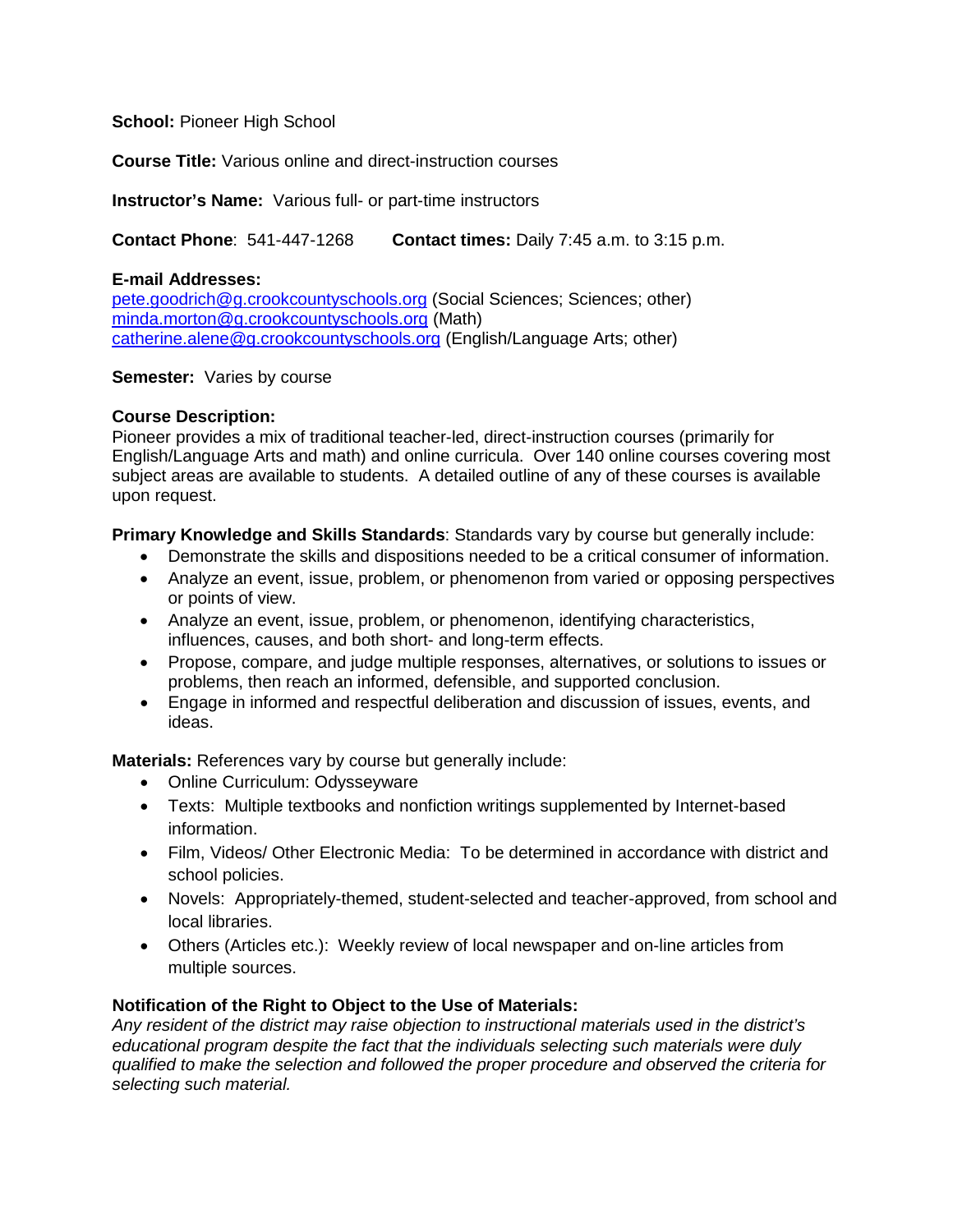*The first step in expressing objection is consultation with the classroom teacher or library staff and providing a brief written complaint. The staff member receiving a complaint regarding instructional materials shall try to resolve the issue informally through the discussion of the original assignment or the opportunity for an alternative assignment.* 

*If not satisfied with the initial explanation or an alternative assignment, the person raising the questions will meet with a building administrator who, if unable to resolve the complaint, will provide a Request for Reconsideration form which will be given to the superintendent for action.*

# **Citizenship (Behavior Expectations):**

Attendance: Be where you're supposed to be, when you're supposed to be there. Participation:

- Take part in small-group and one-on-one discussions and activities
- Complete all assigned tasks

Behavior:

- Follow all school and classroom rules and procedures
- Support your group's agreed-upon expectations (What "Right" Looks Like)

# **Evaluation (Grading):**

Grades may be comprised from scores in any of the following:

- Projects
- Presentations
- Quizzes
- Essays
- Exams
- Class Participation
- Other

Grading for courses is generally as follows:

- **1. Standards assessments**. Assessments may include quizzes, exams, essays, projects, and/or other assessment tools. If a student earns below 60% on any standards assessment s/he will have until the end of the course to re-do that assessment (generally up to three times for quizzes and two times for tests) in pursuit of an acceptable score on that assessment. For online curricula, the student must complete the course with an overall grade of 70% or higher in order to receive credit for the course\*.
- **2. Daily work and participation** are not formally graded, except in some of the traditional direct instruction courses.The student will be expected to make continuous, adequate progress on any course, with a goal of completing all required work in no more than 18 weeks. Failure to complete a course within 18 weeks may result in an "Incomplete" record with no credit awarded.

 **\****Exceptions include students with Individual Education Plans or IEPs and 504 plans*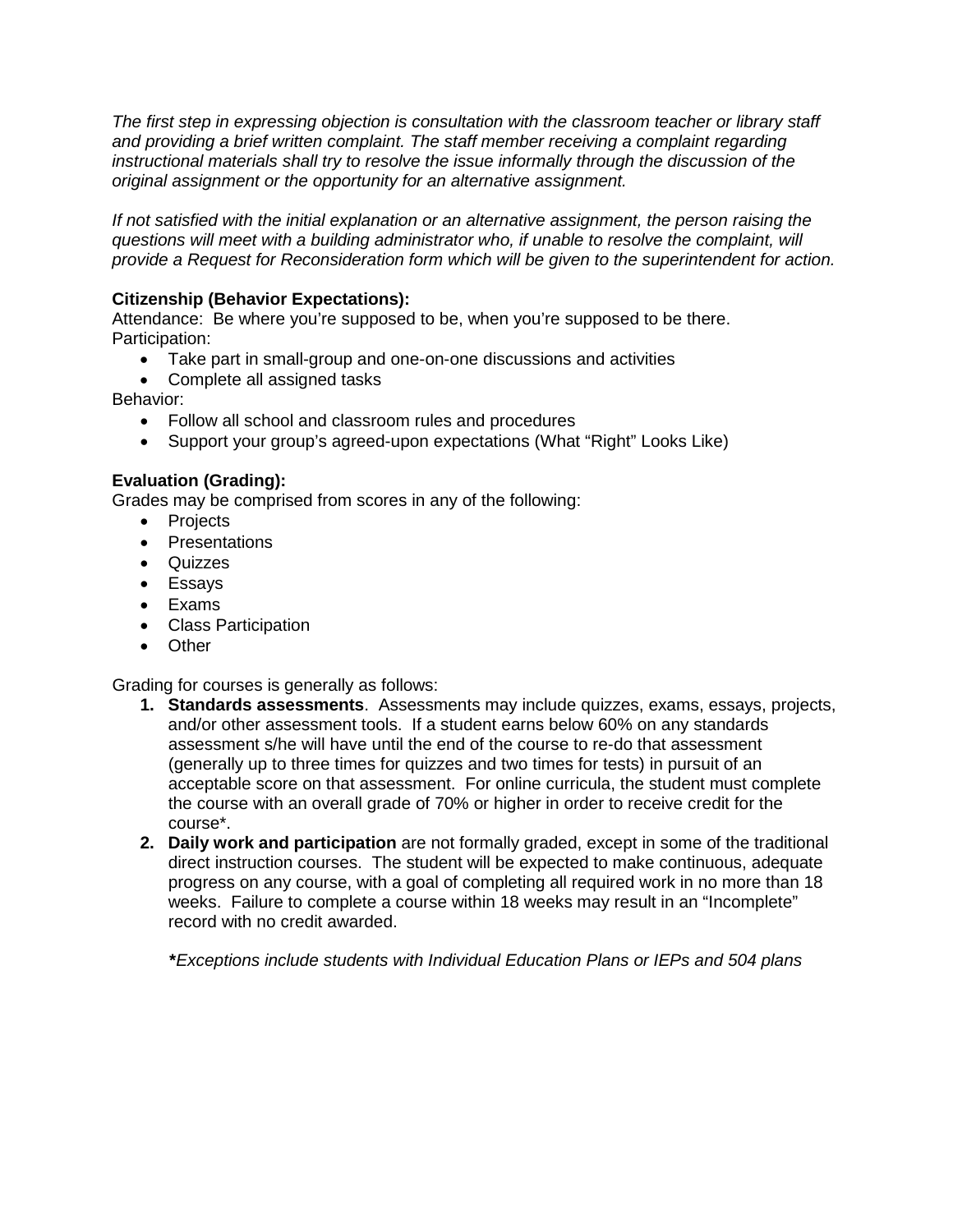## **Grading Scale:**

**A =** *Advanced* level of proficiency; successfully completes\*\* an assessment for each core standard; achieves advanced scores (equivalent to 90% or higher) on a majority of the course standards; finishes the course with an overall average of assessment scores between 90-100%. **B =** *Balanced* level of proficiency; successfully completes an assessment for each core standard; some standards may be completed at a higher or lower level but most are scored at the balanced level (equivalent to 80-89%); finishes the course with an overall average of assessment scores between 80-89%.

**C=** *Competent* level of proficiency: Successfully completes an assessment for each core standard; some standards may be completed at a higher level but most are completed at the competent level (equivalent to 70-79%); finishes the course with an overall average of assessment scores between 70-79%.

**I=***Incomplete*: Does not successfully complete an assessment for each core standard; too much work remains unfinished to allow the determination of a level of proficiency.

\*\*"*Successfully completes*" is defined as achieving a total score on an assessment of 70% or higher, based on the associated rubric or other assessment tool, or 60% or higher for online curriculum quizzes and tests.

#### **Makeup Policy:**

There will generally be periodic make-up opportunities in the direct-instruction courses. Students have until the end of an 18-week period to successfully complete all of the academic standards for both online and direct-instruction courses.

### **Extra Credit Policy:**

No extra credit opportunities will generally be offered.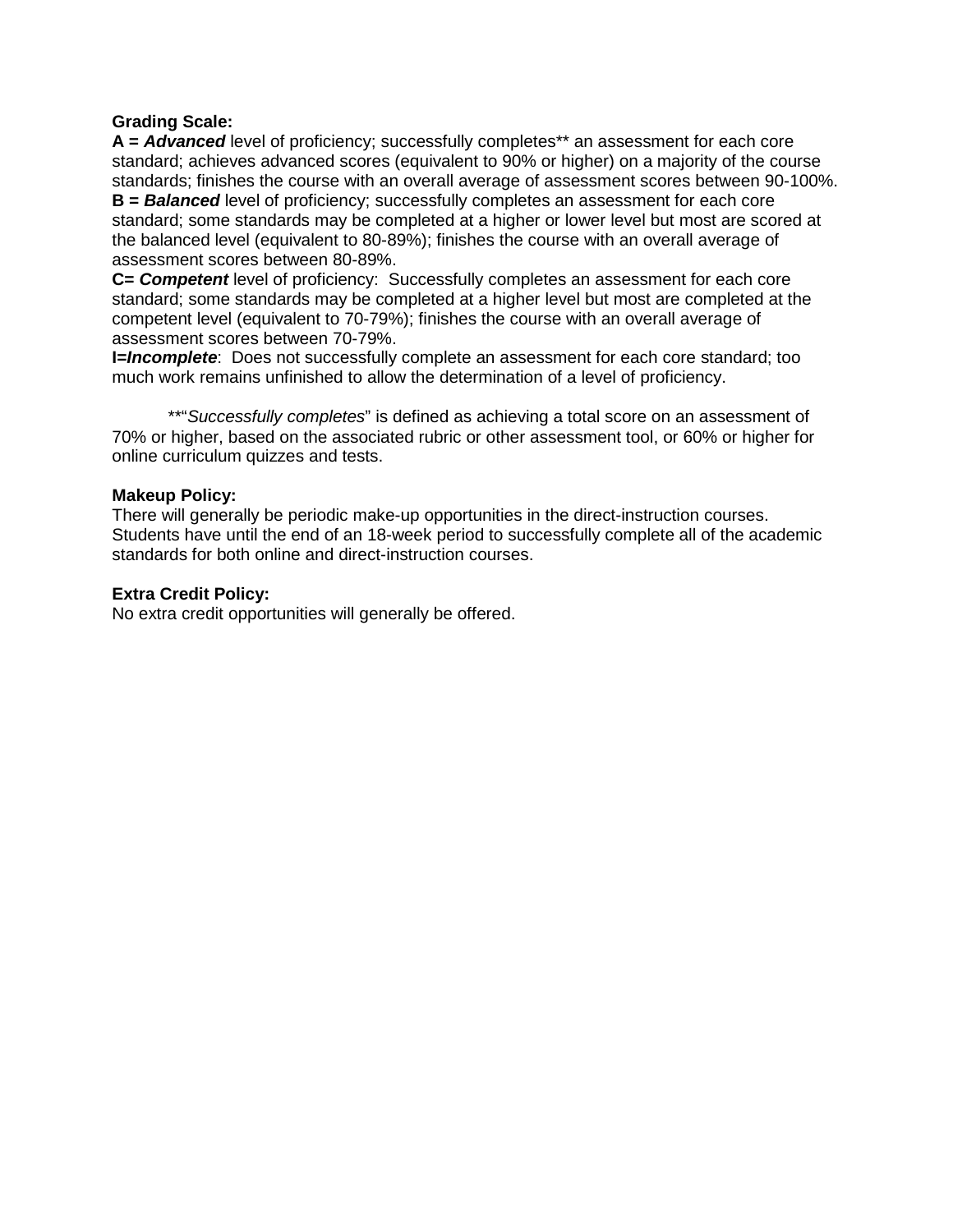# **Escuela:** Pioneer High School

**Título del Curso:** Varios cursos en línea y de instrucción-directa

## **Nombre del Instructor:** Varios Instructores de Medio Tiempo o Tiempo Completo

**Teléfono de Contacto**: 541-447-1268 **Horas de Contacto:** Diario de 7:45 a.m. a 3:15 p.m.

## **Direcciones de Correo Eléctrico:**

pete.goodrich@g.crookcountyschools.org (Ciencias Sociales; ciencia; otro) [minda.morton@g.crookcountyschools.org](mailto:minda.morton@g.crookcountyschools.org) (Matemáticas) [catherine.alene@g.crookcountyschools.org](mailto:catherine.alene@g.crookcountyschools.org) (Ingles/Artes del Lenguaje; otro)

### **Semestre:** Varia por curso

# **Descripción del Curso:**

Pioneer proporciona una combinación de cursos dirigidos por maestros tradicionales, instrucción directa (principalmente para Inglés / Artes del Lenguaje y Matemáticas) y currículo en línea. Más de 140 cursos en línea que cubren la mayoría de las áreas temáticas están disponibles para los estudiantes. Un bosquejo detallado de cualquiera de estos cursos está disponible bajo petición.

**Estándares Primarios de Conocimiento y Habilidades**: Los estándares varían según el curso, pero generalmente incluyen:

- Demonstrar las habilidades y las disposiciones necesarias para ser un consumidor critico de información.
- Analice un evento, un asunto, un problema o fenómeno desde perspectivas u opiniones variadas u opuestas.
- Analice un evento, asunto, problema o fenómeno, identificando características, influencias, causas y efectos a corto y largo plazo.
- Proponer, comparar juzgar respuestas múltiples, alternativas, o soluciones a asuntos o problemas, luego llegar a una conclusión, informada, defendible y respaldada.
- Participe en una deliberación informada y respetuosa y en la discusión de problemas, eventos e ideas.

**Materiales:** Referencias varían por curso, pero generalmente incluyen:

- Currículo en línea: Odysseyware
- Textos: Múltiples libros de texto y escritos de no ficción complementados con información basada en el internet.
- Películas, Videos/ Otros Medios Electrónicos: Se determinará de acuerdo con las políticas del distrito y la escuela.
- Novelas: Temas Apropiados, estudiantes escogen y aprobado por el maestro, de la escuela y en bibliotecas locales.
- Otros (Artículos etc.): Revisión semanal de periódico local y artículos en línea de múltiples fuentes.

# **Notificación del derecho a oponerse al uso de materiales:**

*Cualquier residente del distrito puede presentar objeciones a los materiales de instrucción utilizados en el programa educativo del distrito a pesar del hecho de que los individuos que*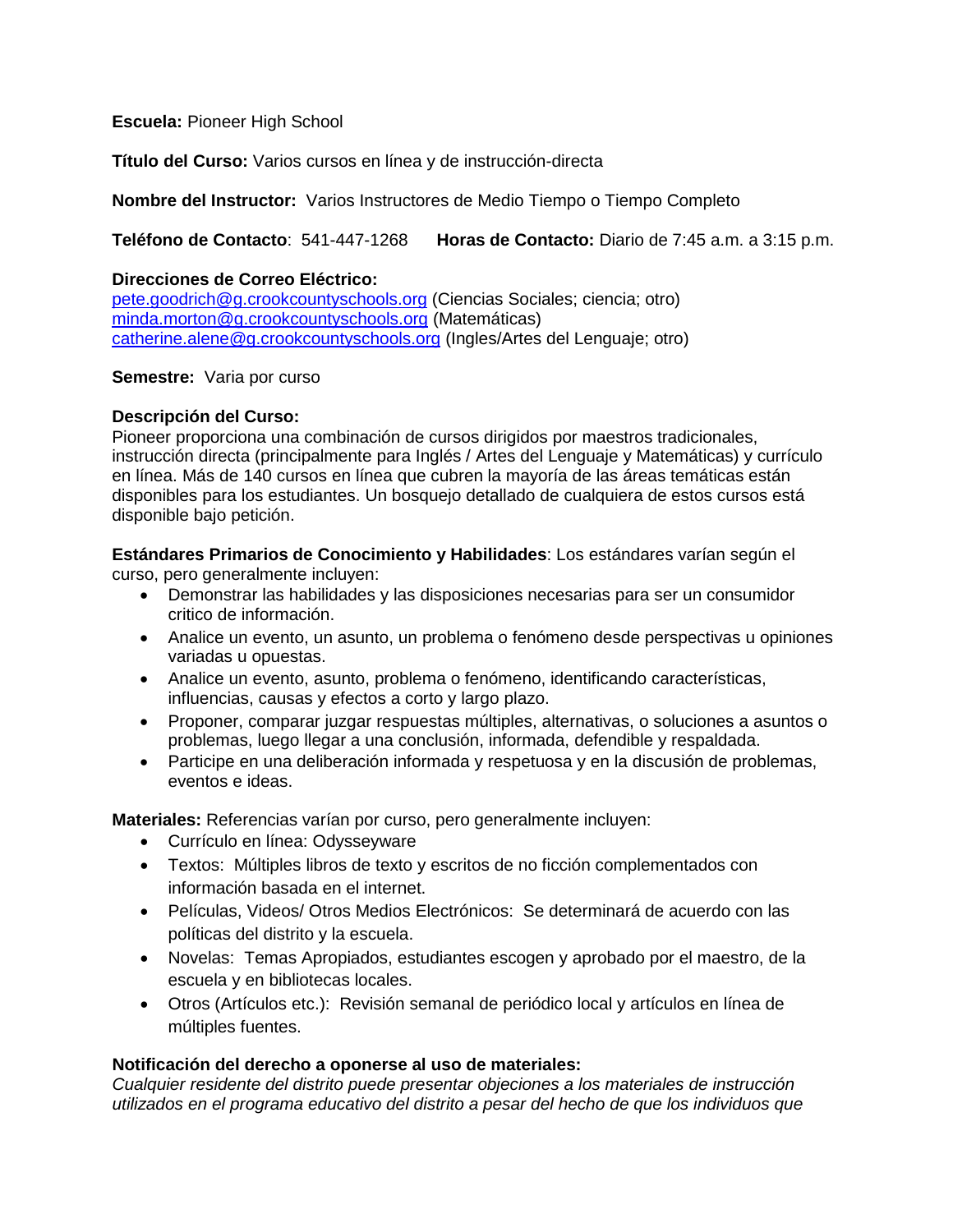*seleccionaron dichos materiales fueron debidamente calificados para realizar la selección y siguieron el procedimiento adecuado y observaron los criterios para seleccionar dicho material.* 

*El primer paso para expresar objeción es consultar con el maestro de la clase o el personal de la biblioteca y proporcionar una breve queja por escrito. El miembro del personal que recibe una queja con respecto a los materiales de instrucción tratará de resolver el problema de manera informal a través de la discusión de la tarea original o la oportunidad de una tarea alternativa.*

*Si no está satisfecho con la explicación inicial o una tarea alternativa, la persona que plantea las preguntas se reunirá con un administrador del edificio que, si no puede resolver la queja, proporcionará un formulario de solicitud de reconsideración que se entregará al superintendente para la acción.*

# **Ciudadanía (Expectaciones de Comportamiento):**

Asistencia: Estar donde se supone que debe estar, cuando se supone que tiene que estar allí. Participación:

- Tome parte en discusiones y actividades de grupos pequeños y de uno a uno
- Complete todas las tareas asignadas

Comportamiento:

- Siga todos los procedimientos de la escuela y del salón de clase
- Apoye las expectativas acordadas de su grupo (lo que parece "Correcto")

# **Evaluación (Calificando):**

Las calificaciones pueden estar compuestas de puntajes en cualquiera de los siguientes:

- Provectos
- Presentaciones
- Cuestionarios
- Ensayos
- Exámenes
- Participación en clase
- Otro

La calificación para los cursos es generalmente la siguiente:

- **1. Evaluación de estándares**. Las evaluaciones pueden incluir cuestionarios, exámenes, ensayos, proyectos u otras herramientas de evaluación. Si un estudiante gana menos del 60% en cualquier evaluación de normas, tendrá hasta el final del curso para volver a hacer esa evaluación (generalmente hasta tres veces para los exámenes y dos veces para los exámenes) en busca de un puntaje aceptable en ese examen. evaluación. Para los currículos en línea, el estudiante debe completar el curso con una calificación general de 70% o más para recibir crédito por el curso \*.
- **2. El trabajo diario y la participación** no están calificados formalmente, excepto en algunos de los cursos tradicionales de instrucción directa. Se espera que el estudiante progrese de manera continua y adecuada en cualquier curso, con el objetivo de completar todo el trabajo requerido en no más de 18 semanas. La falta de completar un curso dentro de las 18 semanas puede resultar en un registro "Incompleto" sin crédito otorgado.

 **\*** *Las excepciones incluyen estudiantes con planes de educación individualizados o planes IEP y 504.*